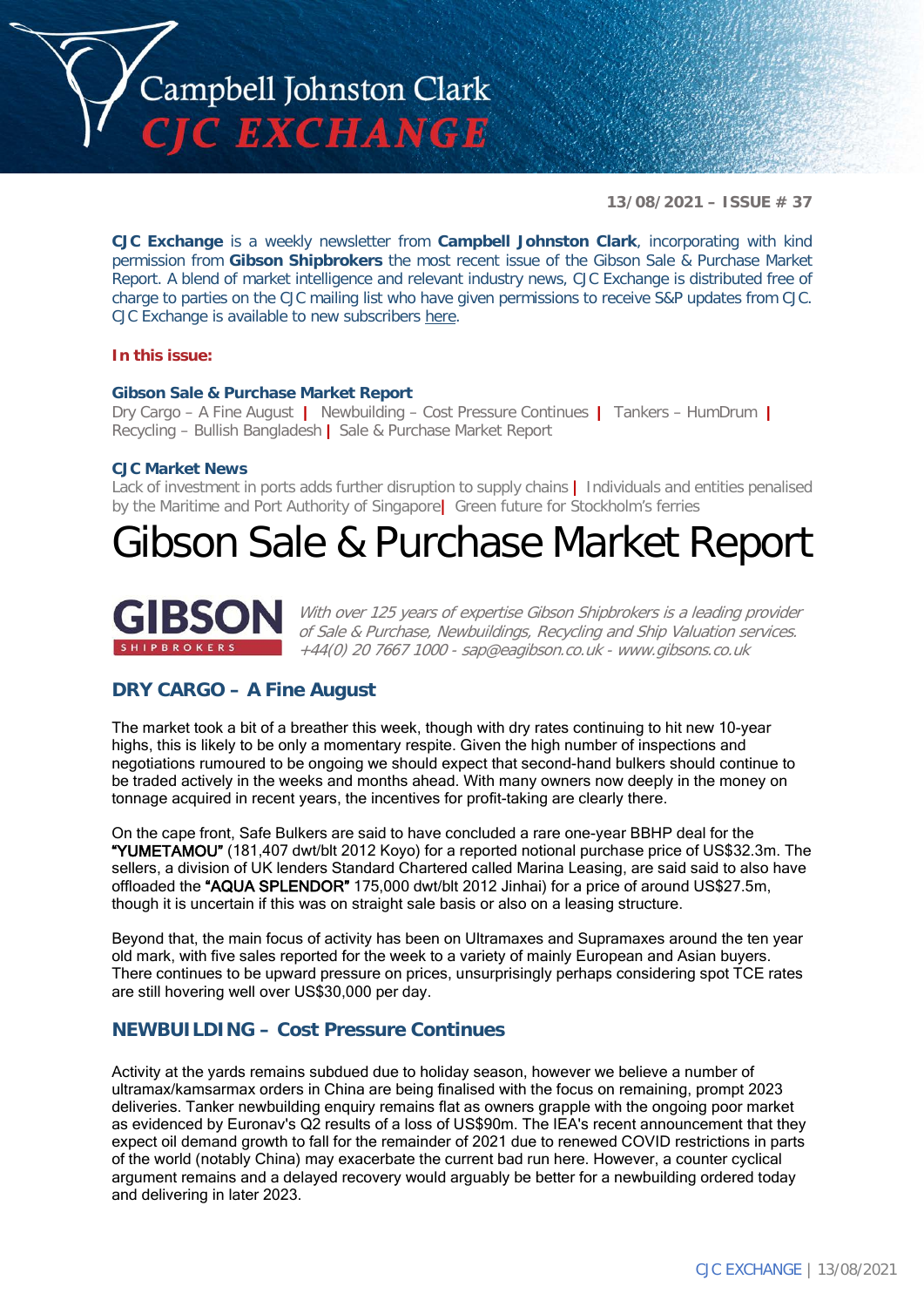

Newbuilding pricing remains a challenge. One of the major problems, for tankers, is that current tanker newbuilding pricing has been determined by factors outside the tanker market. Steel plate pricing continues to remain high and despite some falls in iron ore pricing in China, such reductions have not been passed on to yards via the steel mills. The Chinese government is also trying to reign in steel production which would support current pricing and there are already export controls in place. Japanese/Korean governments have no plans in place to address the current high steel plate price. Taking a wider view, the IMF expects that the pricing of non-oil commodities such as metals and primary commodities to rise by 30% over the remainder of 2021 and remain around such levels across 2022. There is also a massive global fiscal stimulus for construction/ infrastructure and accommodating monetary policy that will likely further increase demand/ pricing for raw materials. Further ahead we also have the effect of "going green" and the demand for construction to do this. Put simply, everything is expensive right now! and therefore it is unrealistic to expect tanker newbuildings to be "cheap". However, looking ahead to when a tanker market recovery takes hold this will likely increase already high second-hand pricing and make newbuildings a comparable alternative as we have just seen demonstrated in the dry market. So on balance, we do see reason in ordering a newbuilding today against these various supporting factors.

### **TANKERS – HumDrum**

At least we've had Olympics, some cricket and holidays to distract us from this incredibly unexciting tanker market. Listed tanker owners are hoping that everyone is away sunning themselves rather than reading their devastatingly bad 2nd quarter results. The second-hand market has little to show for, but interesting to note that one vintage VLCC, "MAYA VN" (318,778 dwt/blt 2003 Hyundai Samho) has been flipped for a small profit; the vessel was sold for scrap in December 2020 and has now gone for US\$27m; a rising demo market has surely helped here.

Two sister LR1s, the "CABO KAMUI" and the "CABO MISAKI" (74,215 dwt/blt 2016/2017 Sungdong) have been sold to their charterers for US\$31m and US\$32m respectively; showing no price movement from Nisshin's sale of a sister back in June.

## **RECYCLING – Bullish Bangladesh**

The weakening of Iron Ore prices by about 20-30% over the past few weeks has started to play on the minds of the cash buyers and ship-breakers. Although prices have not dropped so far, there lingers a sense that we could see a correction soon. Having said that, the demand for steel is still outweighing the supply despite a large number of ships having been sold in the past week or two.

Local markets in India have been stable this past week as the end of the monsoon is around the corner. Alang still continues to remain the favourable destination for specialized ships and, of course, for Green Recycling.

The strict lockdown in Bangladesh has ended despite cases still on the rise. The end of the lockdown has been beneficial to local steel markets as prices of steel plates have increased this past week, boosting the confidence of breakers. Chittagong still continues to pay highest prices for most vessels.

The Pakistan market has stagnated for a few weeks now as local markets are neither improving nor weakening.

#### **Gibson Sale & Purchase Market Report S&P SALES**

| <b>Vessel Name</b> | <b>DWT</b> | <b>Built</b> | Yard | <b>Buyers</b> | <b>Price</b><br>$(\frac{\epsilon}{m})$ | <b>Notes</b> |
|--------------------|------------|--------------|------|---------------|----------------------------------------|--------------|
| <b>BULKERS</b>     |            |              |      |               |                                        |              |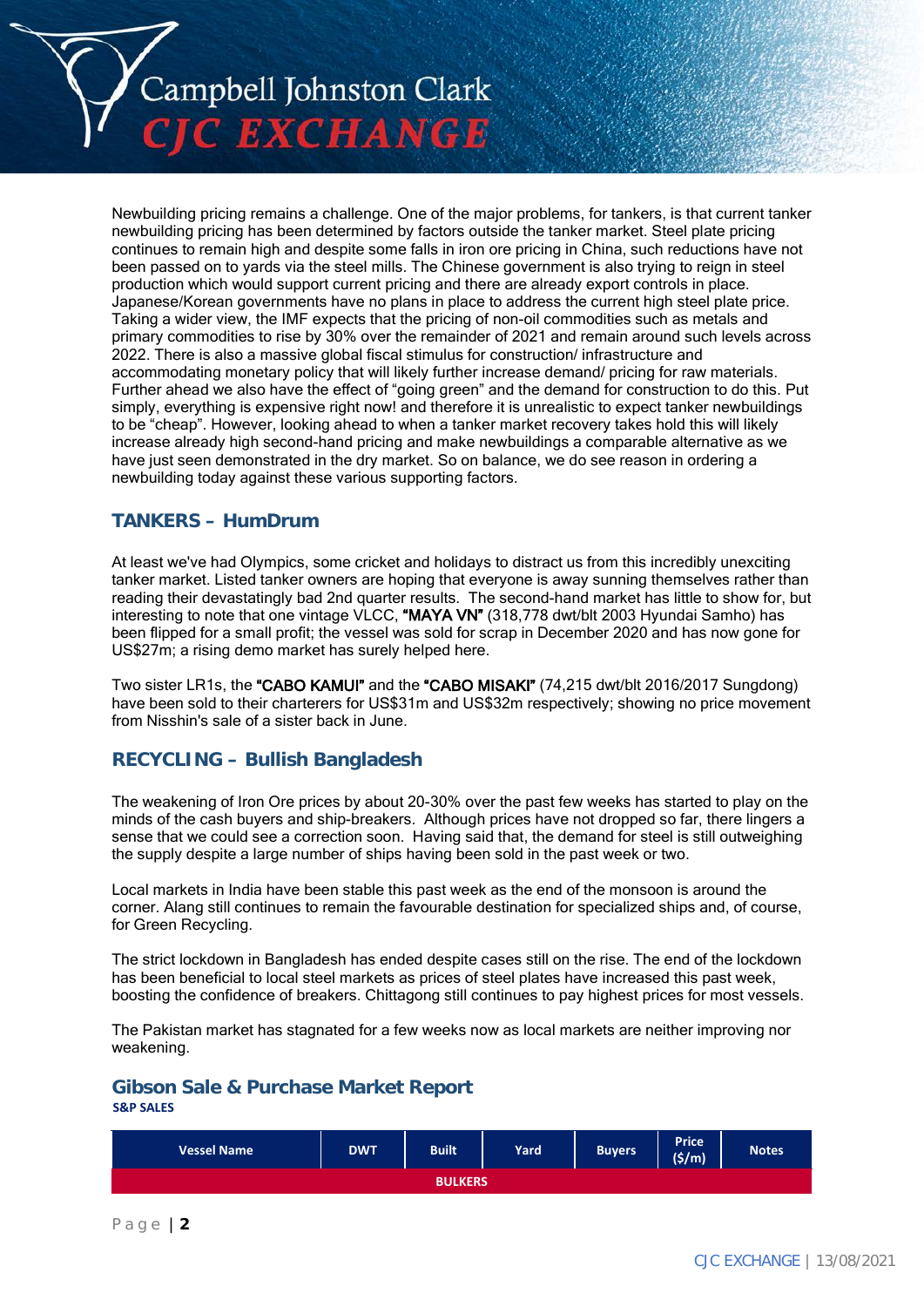# Campbell Johnston Clark<br>CJC EXCHANGE

| YUMETAMOU                            | 181,407 | 2012           | Koyo (JPN)                            | Safe Bulkers                | 32.3           | SS psd 6/20.<br>Basis 1 yr<br>BBHP.                  |
|--------------------------------------|---------|----------------|---------------------------------------|-----------------------------|----------------|------------------------------------------------------|
| <b>AQUA SPLENDOR</b>                 | 175,428 | 2012           | Jinhai (CHN)                          | <b>Undisclosed</b><br>buyer | 20             | mid-high SS due 6/22.<br>Prompt dely.                |
| <b>LOWLANDS BEACON</b>               | 61,400  | 2011           | Iwagi (JPN)                           | Vietnamese<br>buyer         | 21             | SS due 4/22.                                         |
| <b>SANTA BARBARA</b>                 | 61,381  | 2013           | Iwagi (JPN)                           | Undisclosed<br>buyer        | 24.5           | DD psd 10/20.                                        |
| <b>ADITYA</b>                        | 55,496  | 2008           | Oshima Zosen<br>(JPN)                 | Norwegian<br>buyer          | 16.5           | Dely 9-10/21.                                        |
| <b>MARATHA PROMISE</b>               | 37,187  | 2012           | Saiki (JPN)                           | Undisclosed<br>buyer        | 16.5           | SS+BWTS due<br>3/22. Dely<br>11/21.                  |
|                                      |         | <b>TANKERS</b> |                                       |                             |                |                                                      |
| <b>MAYA VN</b>                       | 318,778 | 2003           | Hyundai Samho<br>(KRS)                | Chinese buyer               | 27             | DD due 8/21.                                         |
| CABO KAMUI + CABO MISAKI             | 74,215  |                | 2016+2017 Sundung (KRS) Chilean buyer |                             | $31 + 32$      | Coated.<br>Trading dirty.<br>SS due 11/21 +<br>3/22. |
| <b>MAERSK ERIK</b>                   | 40,083  | 2008           | <b>SLS (KRS)</b>                      | French buyer                | reg 12         | Deepwell.                                            |
| <b>TIGER SINGAPORE</b>               | 13,052  | 2009           | 21C<br>Shipbuilding<br>(KRS)          | Chinese buyer               | reg 6          | Epoxy. IMO II.<br>DD due 2/22.                       |
| <b>GENERAL CARGO / MULTI PURPOSE</b> |         |                |                                       |                             |                |                                                      |
| AREL 1                               | 10,560  | 1993           | Selah (TRK)                           | Undisclosed<br>buyer        | $\overline{3}$ | DD due 6/22.                                         |

#### **NEWBUILDING ORDERS**

| <b>Ordering Client</b>  | <b>Vessel Type</b> | Size / No. of Shipyard<br>units | (Country)                          | <b>Delivery</b> | Price (\$m) | <b>Notes</b>                                                                  |  |
|-------------------------|--------------------|---------------------------------|------------------------------------|-----------------|-------------|-------------------------------------------------------------------------------|--|
| <b>BULKERS</b>          |                    |                                 |                                    |                 |             |                                                                               |  |
| <b>Huachen Leasing</b>  | Post-panamax 2+2   | 85,000 dwt x Shanhaiguan        | (CHN)                              | 2023            |             |                                                                               |  |
| Santoku Shipping        | Kamsarmax          | 82,300 dwt x<br>$\overline{2}$  | Yamic (CHN)                        | 2022-2023       |             | <b>Trading house</b><br>resales.                                              |  |
| Asia Pulp & Paper (APP) | Panamax            | $\overline{4}$                  | 70,000 dwt x Oshima Zosen<br>(JPN) | 2022-2023       |             | Woodchip<br>carrier.<br>Ordered<br>previously.                                |  |
|                         |                    | <b>TANKERS</b>                  |                                    |                 |             |                                                                               |  |
| Enesel                  | LR <sub>2</sub>    | 114,000 dwt<br>$+1$             | Daehan (KRS)                       | 2023            | $51*$       | *Declared<br>option.<br>Scrubber. Tier<br>III. EEDI phase<br>3.               |  |
| Enesel                  | LR <sub>2</sub>    | 114,000 dwt<br>$+1$             | SWS (CHN)                          | 2024            | $50*$       | <i><b>*Declared</b></i><br>option.<br>Scrubber. Tier<br>III. EEDI phase<br>3. |  |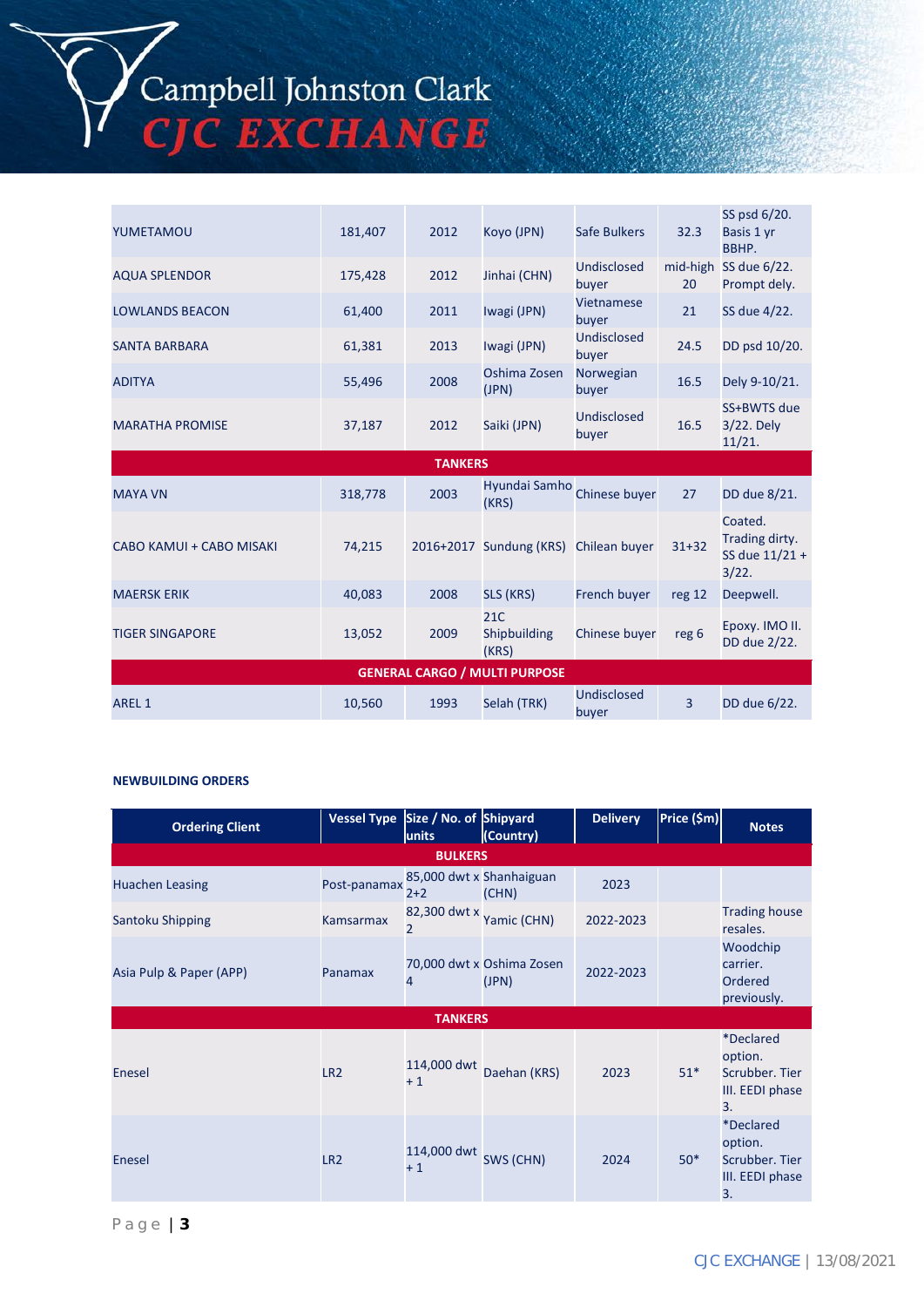Campbell Johnston Clark **TJC EXCHANGE** 

| 112,000 dwt Sumitomo<br>2023<br>Samos Steamship<br>Aframax<br>(JPN) | LNG ready. |
|---------------------------------------------------------------------|------------|
|---------------------------------------------------------------------|------------|

#### **Newbuild and Second Hand Values (\$ million)**

|                                                                           | <b>Newbuild</b> | 5 Year Old | 10 Year Old |
|---------------------------------------------------------------------------|-----------------|------------|-------------|
| <b>Tankers</b>                                                            |                 |            |             |
| <b>VLCC</b>                                                               | 102             | 72         | 48          |
| <b>SUEZMAX</b>                                                            | 72              | 49         | 33          |
| <b>AFRAMAX</b>                                                            | 58              | 41         | 26.5        |
| <b>MR</b>                                                                 | 38.5            | 28         | 19          |
| <b>Bulkers</b>                                                            |                 |            |             |
| <b>CAPESIZE</b>                                                           | $60^$           | 37.5       | 31          |
| KAMSARMAX / PANAMAX                                                       | $35^$           | 31k        | 22.5k/20.5p |
| <b>ULTRAMAX / SUPRAMAX</b>                                                | $33.5^$         | 28u        | 19.5s       |
| <b>HANDYSIZE</b>                                                          | $28^$           | 22.5       | 15.25       |
| ^=Chinese price (otherwise based upon Japanese / Korean country of build) |                 |            |             |

| <b>Indices</b>                            |                 |
|-------------------------------------------|-----------------|
|                                           | C.O.B<br>Friday |
| BDI                                       | 3566            |
| \$/Yen                                    | 110.23          |
| <b>VLCC</b><br>AG/East<br><b>TD3 (WS)</b> | 31              |

*This report has been produced for general information and is not a replacement for specific advice. While the market information is believed to be reasonably accurate, it is by its nature subject to limited audits and validations. No responsibility can be accepted for any errors or any consequences arising therefrom. No part of the report may be reproduced or circulated without our prior written approval. © E.A. Gibson Shipbrokers Ltd 2021.*

# CJC Market News



Campbell Johnston Clark (CJC) is a medium-sized international law firm advising on all aspects of the shipping sector, from ship finance to dry shipping and comprehensive casualty handling, and all that happens in between. Today, we Campbell Johnston Clark have offices in London, Newcastle, Singapore and Miami.

#### **Lack of investment in ports adds further disruption to supply chains**



Real time data from logistics company Kuehne+Nagel shows there are currently 353 container ships stuck outside ports around the world, more than double the number from earlier in the year when ports faced disruptions due to the Covid-19 pandemic.

Ports in Los Angeles and Long Beach in the US currently have up to 22 ships waiting for a berth, but it will be up to 12 days before the ships are able to drop anchor and unload their containers, ready to be distributed across the country.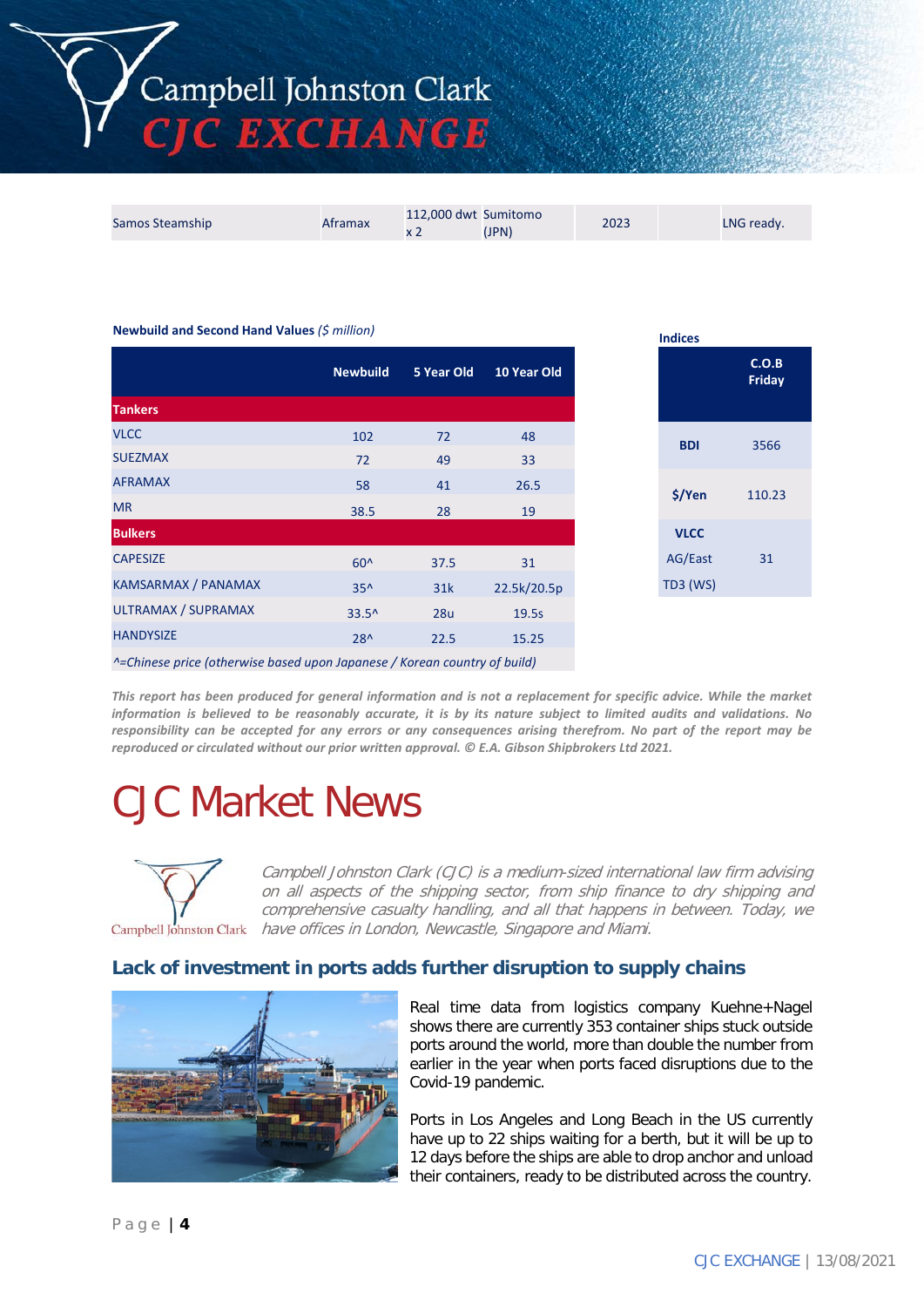

According to IHS Markit Port Performance Data – in North America, the average time container ships spent waiting on an anchor for berth jumped to 33 hours in May compared with just eight hours in 2019.

The disruption to supply chains caused by the pandemic have been exacerbated further by new, larger ships being introduced to the market as ship owners target economies of scale to reduce transport costs. Some of the biggest ships carry up to 20,000 twenty-foot containers at a time, and to appropriately accommodate these vessels, changes to port infrastructure are required, including deeper docks and bigger cranes.

New infrastructure takes time to deliver, in some instances a crane can take up to 18 months from being ordered to installation, making it hard for ports to respond to changes in demand.

Some shipping companies have taken matters into their own hands and are investing in ports so their own vessels can get priority treatment. For example, HHLA, terminal operator in Hamburg said it was in talks with Cosco Shipping Ports, a subsidiary of a broader Chinese shipping conglomerate, over a minority stake.

## **Individuals and entities penalised by the Maritime and Port Authority of Singapore**



The Maritime and Port Authority of Singapore (MPA) recently reported that 47 individuals and 7 companies operating in the maritime sector in Singapore were found to have contravened safe management regulations contrary to the COVID-19 (Temporary Measures) Act 2020. These breaches involved the operation of pleasure crafts, harbourcrafts and ocean-going vessels throughout an eight month period spanning from November 2020 to June 2021.

Of the 47 individuals and 7 companies, it is reported that 52 of them were fined between SGD\$300.00 and SGD\$3,000.00 each. In addition, two out of the 52 had the licences of their pleasure craft and harbourcraft suspended by the MPA.

Some cases involved agents failing to submit the mandatory notifications required to the MPA on the boarding of shore-based persons. Other instances involved cases where a shore-based personnel was found to have contravened safe management regulations by consuming stores onboard a vessel and for failing to don the appropriate level of personal protective equipment, and cases where the maximum group size permitted for social gatherings were exceeded aboard pleasure crafts.

The MPA further stated that the authority is currently carrying on investigations on several other incidents of non-compliance with safe management regulations. In the news release, the MPA reiterated that a person who commits an offence under the COVID-19 (Temporary Measures) Act 2020 can be found liable, on first conviction, to a maximum fine of SGD\$10,000 and/or imprisonment of up to 6 months. On a second or subsequent commission of an offence, the maximum fine is increased to SGD\$20,000 and/or imprisonment up to 12 months. Additionally, it is stated that a craft or vessel may also have its licence suspended by the MPA for up to 30 days.